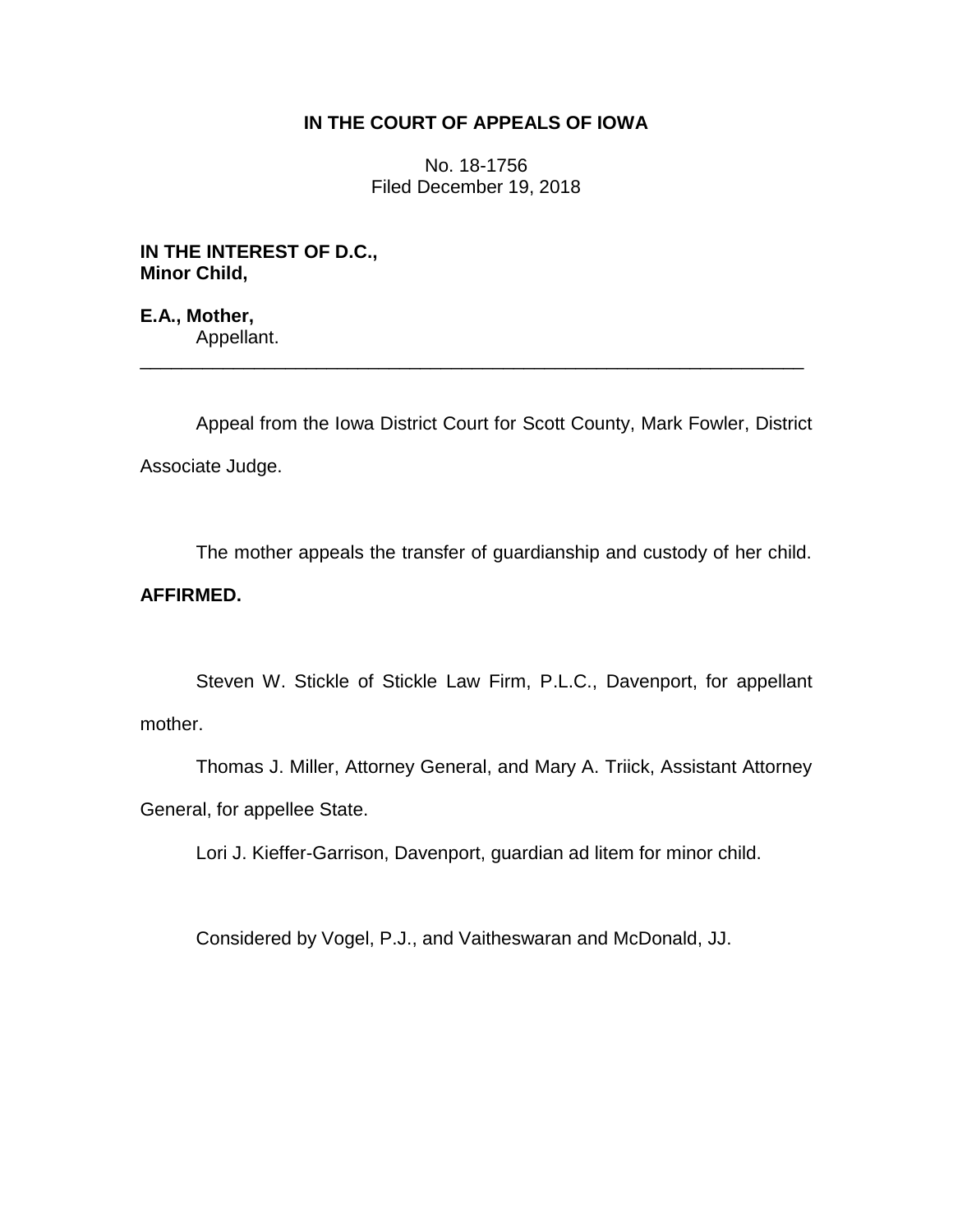## **VOGEL, Presiding Judge.**

 $\overline{a}$ 

The mother appeals the permanency order, which transferred guardianship and custody of her child, D.C., to the child's maternal grandparents. First, she argues the district court failed to account for the progress she has made. Second, she argues the Iowa Department of Human Services (DHS) has failed to make reasonable efforts toward reunification.

DHS first took notice of this family on May 10, 2017, when D.C.'s school reported abuse injuries to the child. D.C., born in January 2011, had puffiness to one eye, scratches on his neck, and bruises on his ear and arm. A DHS worker went to the school and spoke with D.C., who reported his mother's paramour had caused the injuries and has injured D.C., his older sister, and his mother on various occasions.<sup>1</sup> On May 22, D.C. and his sister were removed from the mother's care and placed in the care of their maternal grandparents.

D.C. and his sister were adjudicated as children in need of assistance (CINA) on July 28, 2017. DHS reported the mother would not acknowledge the paramour harmed the children and refused to engage in therapy to address her own issues. After more than one year of offered services, the children and the mother's family members reported the mother continued the relationship with the paramour. A permanency hearing was held on August 8, 2018. Following the hearing, the district court ordered guardianship and custody of D.C. be transferred to D.C.'s maternal grandparents.<sup>2</sup>

 $1$  D.C.'s biological father is deceased. The mother's paramour is alleged to be the biological father of D.C.'s sister, but a paternity test was never performed.

 $2$  D.C.'s sister was returned to the mother's custody after the permanency hearing. The district court noted in its order that "[s]he will be turning 15 in September and is old enough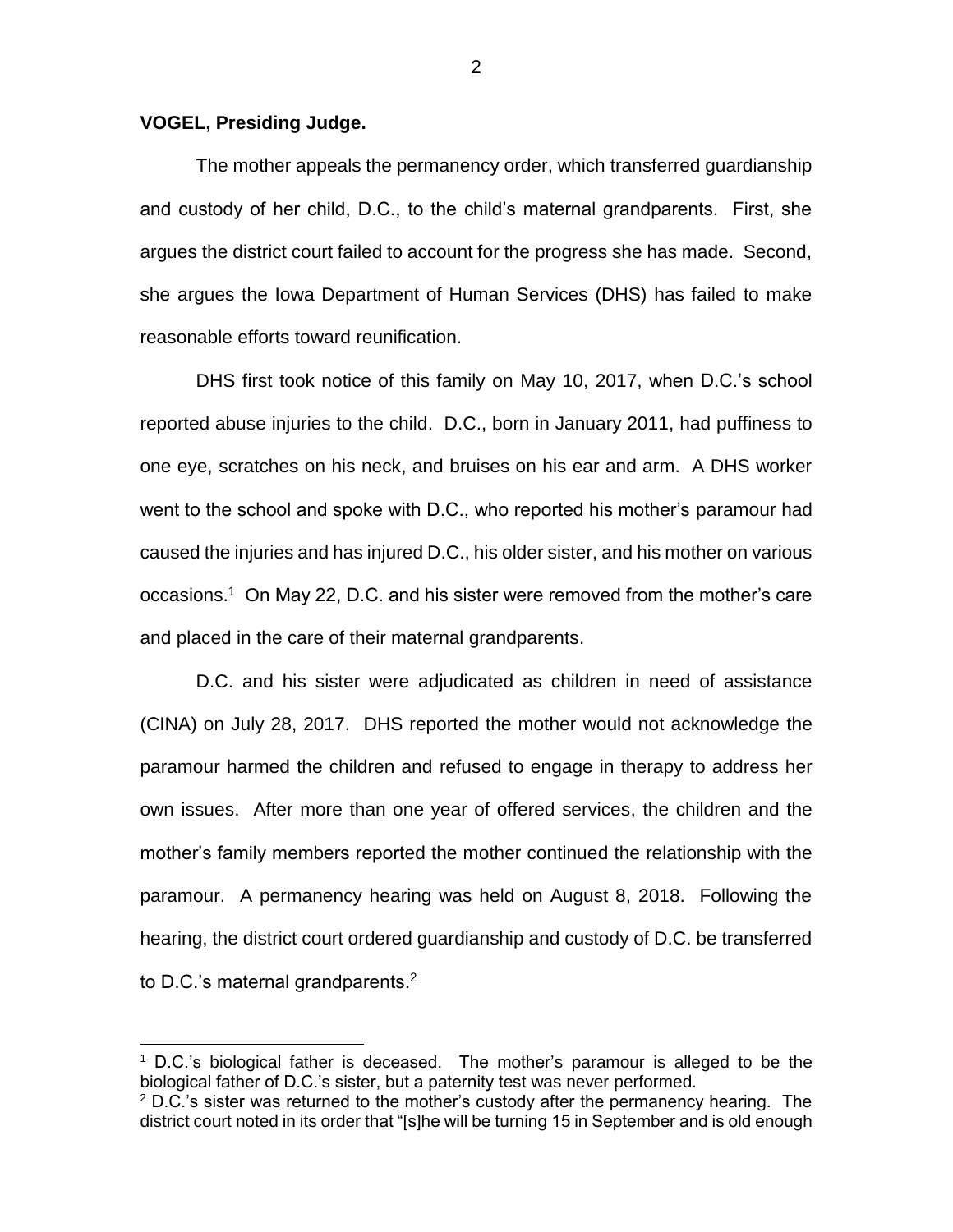"We review a permanency order de novo." *In re K.C.*, 660 N.W.2d 29, 32 (Iowa 2003).The mother first argues the transfer of guardianship was not justified due to her progress. She asserts, "Based on the return of the child's sibling and discharge of proceedings, it is clear that the Court made a determination in the sibling case that the mother had made sufficient progress in case plan goals for the return of the sibling and safe case closure for the sibling." "Even though a mother may be able to parent some of her children does not necessarily mean she is capable of providing appropriate care to all her children. The special needs and best interests of each child must be evaluated." *In re T.J.O.*, 527 N.W.2d 417, 421 (Iowa Ct. App. 1994); *accord In re E.B.L.*, 501 N.W.2d 547, 550–51 (Iowa 1993) (holding the individual child's needs and best interests should be taken into consideration when determining if the parent is capable of parenting that child). The district court noted D.C.'s sister was about to turn fifteen years old and was "old enough to self-protect if the need should arise." On the contrary, D.C. is only seven years old and is unable to protect himself. The record supports the district court's findings of a lack of progress by the mother necessary to safely return D.C. to her care.

The mother also argues DHS did not provide reasonable efforts toward reunification. Specifically, she claims DHS failed to provide visitations with D.C. A DHS report notes DHS limited the mother's unsupervised visits because the mother continues to be deceptive about her relationship with the paramour. The mother was always able to visit D.C. at the grandparents' home; however, she

 $\overline{a}$ 

to self-protect if the need should arise. She is also very aware that she can go to her grandparents' home, which is nearby, if needed."